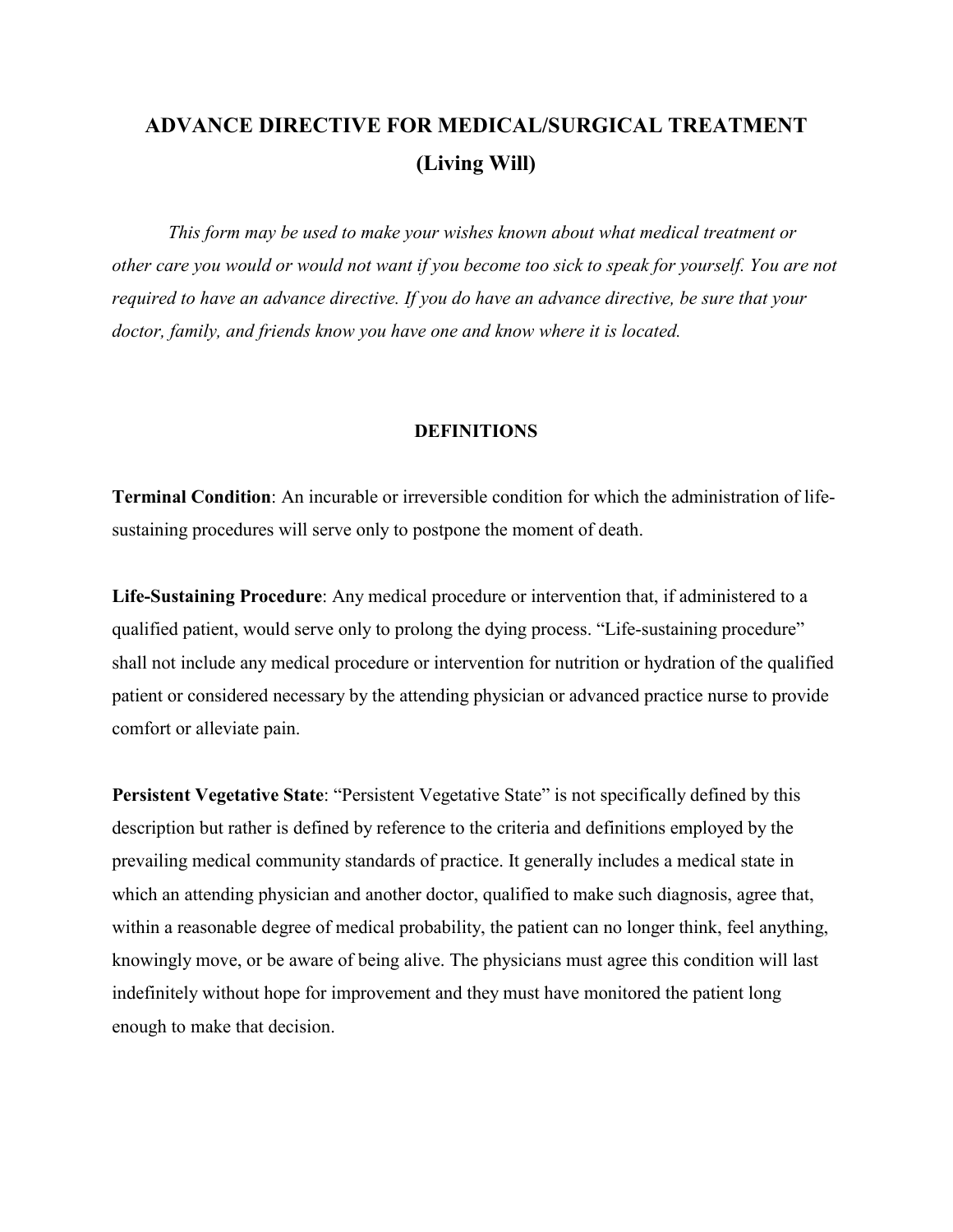## **DECLARATION**

I, being of sound mind and at least eighteen years of age, direct that my life shall not be artificially prolonged under the circumstances set forth below and I hereby declare that:

## **I. TERMINAL CONDITION**

If at any time my attending physician and one other physician who has examined me certify in writing that:

a) I have a terminal condition, and

b) I am unable to effectively receive or evaluate information, or communicate decisions concerning my person, then:

## **1. Life-Sustaining Procedures (INITIAL ONLY ONE)**

 (Initials) I direct that life-sustaining procedures shall be withdrawn and/or withheld pursuant to the terms of this declaration, it being understood that life-sustaining procedures shall not include any medical procedure or intervention for nutrition or hydration or considered necessary by the attending physician to provide comfort or alleviate pain.

 (Initials) I direct that life-sustaining procedures shall be continued for a period of not less than days, and if there be no change in my condition that would indicate to my physicians that my prognosis has improved, then I direct that life-sustaining procedures shall be withdrawn and/or withheld pursuant to the terms of this declaration, it being understood that lifesustaining procedures shall not include any medical procedure or intervention for nutrition or hydration or considered necessary by the attending physician to provide comfort or alleviate pain.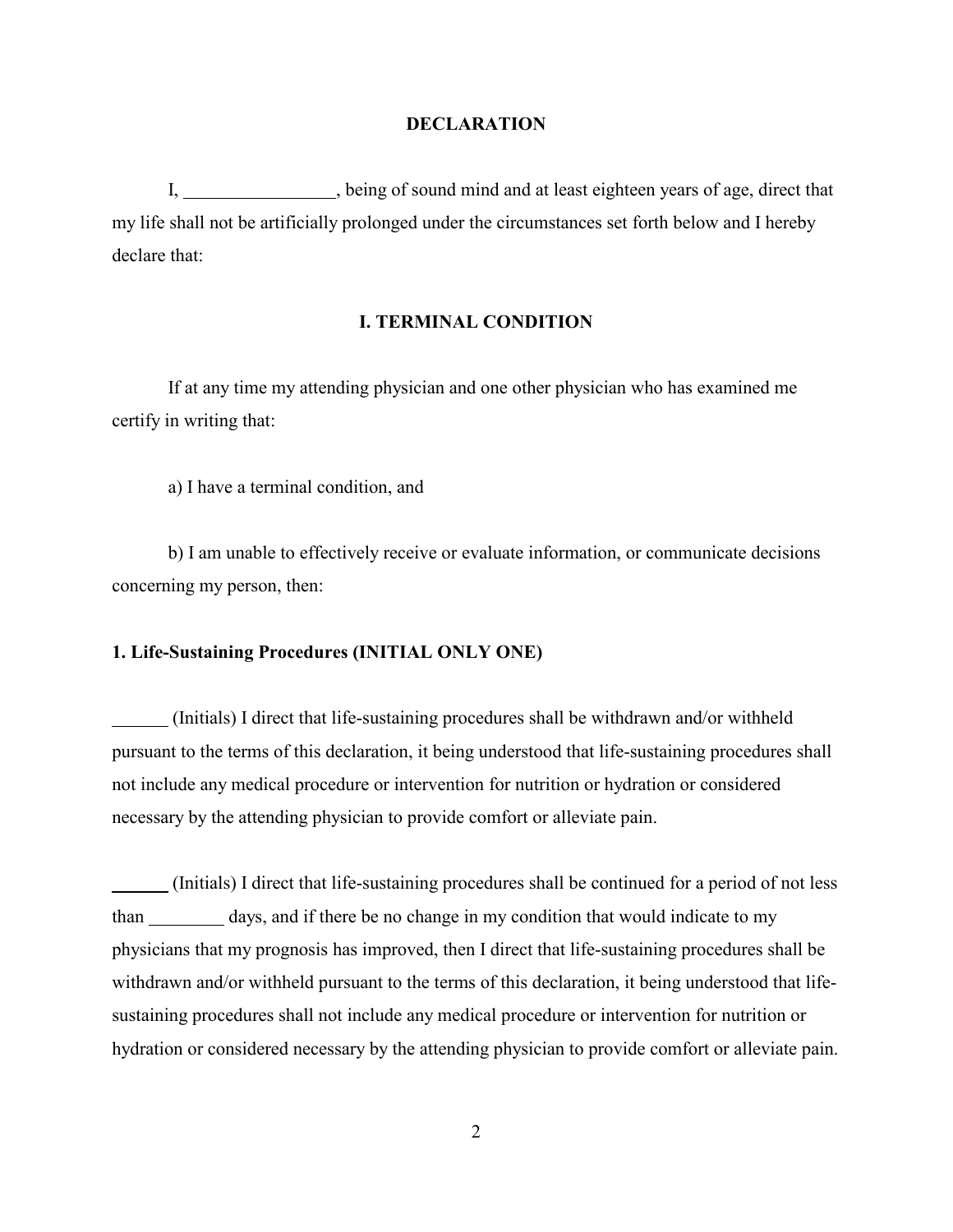(Initials) I direct that life-sustaining procedures shall be continued indefinitely, regardless of my prognosis, if medically feasible and advisable in the determination of my physicians.

## **2. Artificial Nutrition or Hydration**

In the event that I am being provided artificial nutrition or hydration, I direct that one of the following actions be taken **(INITIAL ONLY ONE)**:

(Initials) Artificial nutrition or hydration shall not be continued.

(Initials) Artificial nutrition or hydration shall be continued for days.

 (Initials) Artificial nutrition or hydration shall be continued, if medically feasible and advisable in the determination of my physicians.

## **II. PERSISTENT VEGETATIVE STATE**

If at any time my attending physician and one other physician who has examined me certify in writing that I am in a persistent vegetative state, then:

#### **1. Life-Sustaining Procedures (INITIAL ONLY ONE)**

 (Initials) I direct that life-sustaining procedures shall be withdrawn and/or withheld pursuant to the terms of this declaration, it being understood that life-sustaining procedures shall not include any medical procedure or intervention for nutrition or hydration or considered necessary by the attending physician to provide comfort or alleviate pain.

 (Initials) I direct that life-sustaining procedures shall be continued for a period of days, and if there be no change in my condition that would indicate to my physicians that my prognosis has improved, then I direct that life-sustaining procedures shall be withdrawn and/or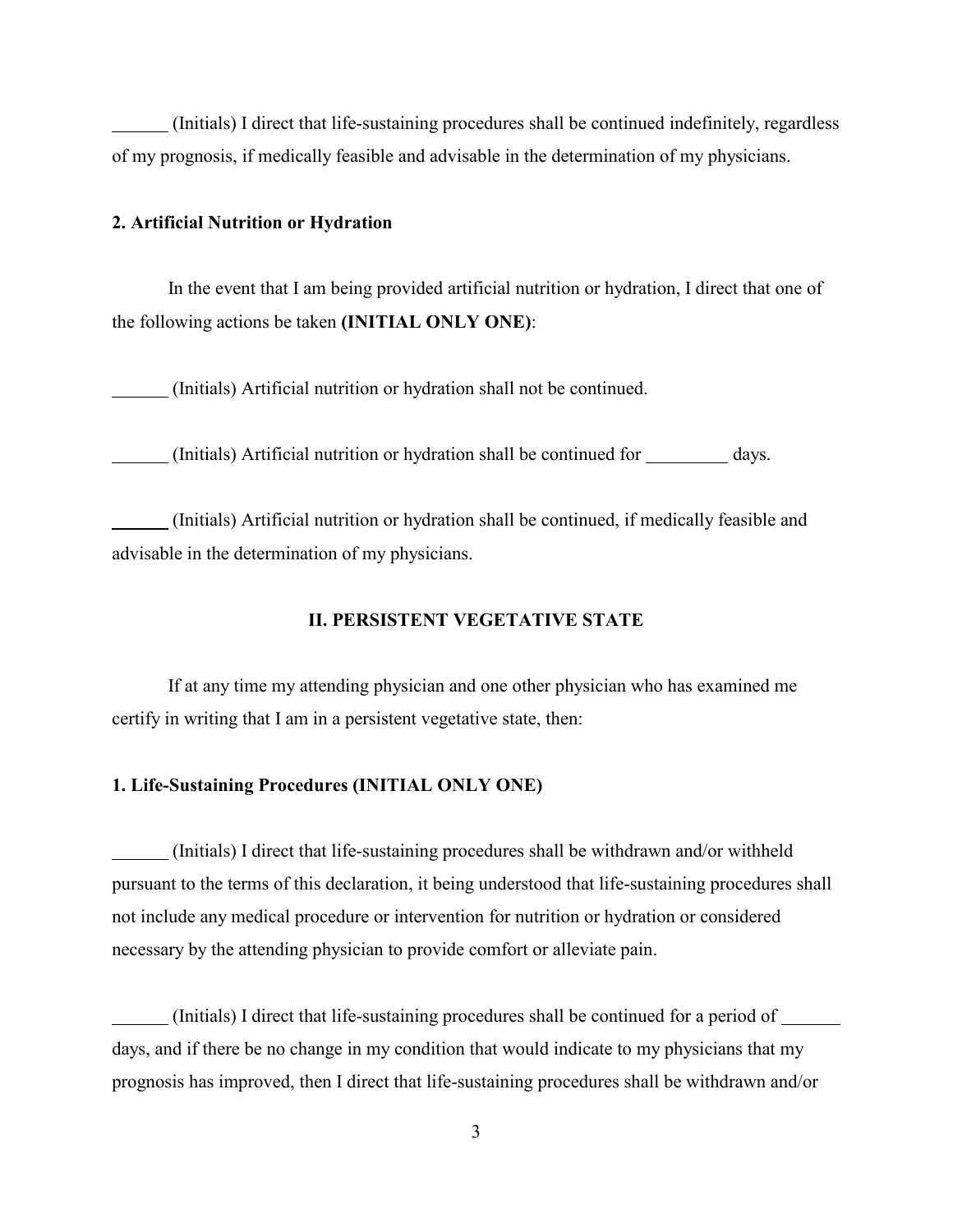withheld pursuant to the terms of this declaration, it being understood that life-sustaining procedures shall not include any medical procedure or intervention for nutrition or hydration or considered necessary by the attending physician to provide comfort or alleviate pain.

 (Initials) I direct that life-sustaining procedures shall be continued indefinitely, regardless of my prognosis, if medically feasible and advisable in the determination of my physicians.

## **2. Artificial Nutrition or Hydration**:

In the event that I am being provided artificial nutrition or hydration, I direct that one of the following actions be taken **(INITIAL ONLY ONE)**:

(Initials) Artificial nutrition or hydration shall not be continued.

(Initials) Artificial nutrition or hydration shall be continued for days.

 (Initials) Artificial nutrition or hydration shall be continued, if medically feasible and advisable in the determination of my physicians.

## **III. OTHER DIRECTIONS**

If you do not have other directions, place your initials here:

No, I do not have any other directions.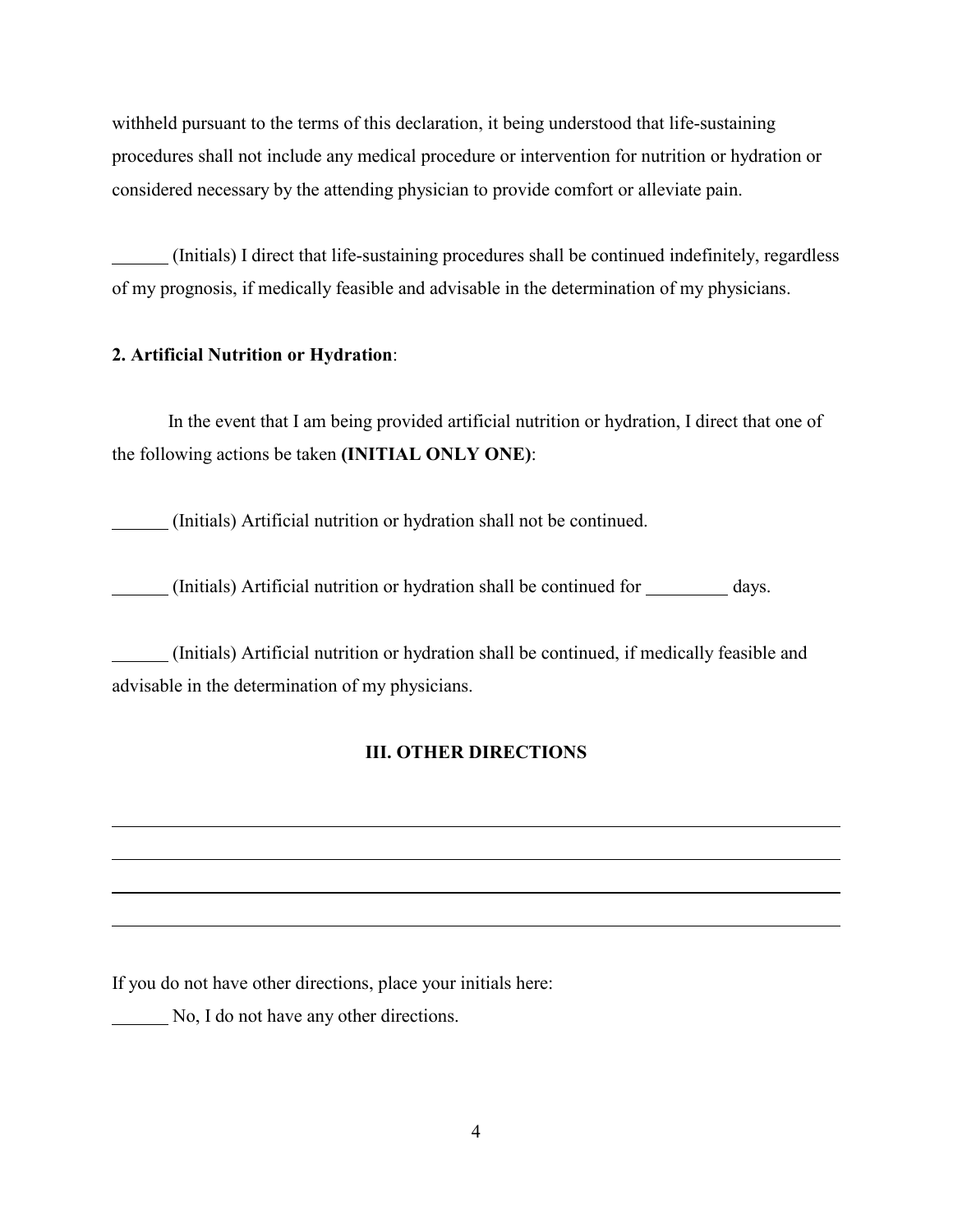## **IV. RESOLUTION WITH MEDICAL POWER OF ATTORNEY**

I have executed a medical power of attorney, naming an agent to make medical decisions for me in the event of my inability to make medical decisions for myself. In the event that the decisions of my agent under my medical power of attorney shall conflict with this instrument **(INITIAL ONLY ONE)**:

 My agent under my medical power of attorney shall have the authority to override my preferences as stated in this instrument, whether this instrument was executed before or after appointment of my agent under my medical power of attorney.

 My preferences as stated in this instrument shall prevail over the wishes of my agent under my medical power of attorney, whether this instrument was executed before or after appointment of my agent under my medical power of attorney.

I have not executed a medical power of attorney.

## **V. COMMUNICATION WITH INTERESTED PARTIES**

I give the following persons permission to communicate with my health care providers about my condition if I am in a terminal condition or persistent vegetative state. This does not give these persons legal power to speak for me or make decisions about my treatment, but it does give my consent for my health care providers to talk with them about my condition.

I hereby waive any requirements of Public Law 104-191 and supporting CFRs, otherwise known as the Health Insurance Portability and Accountability Act of 1996, as amended, or HIPAA, concerning release of medical information by my medical care providers to these individuals. This direction does NOT authorize these individuals to make medical decisions on my behalf, unless such person(s) also is my agent under medical power of attorney. (This section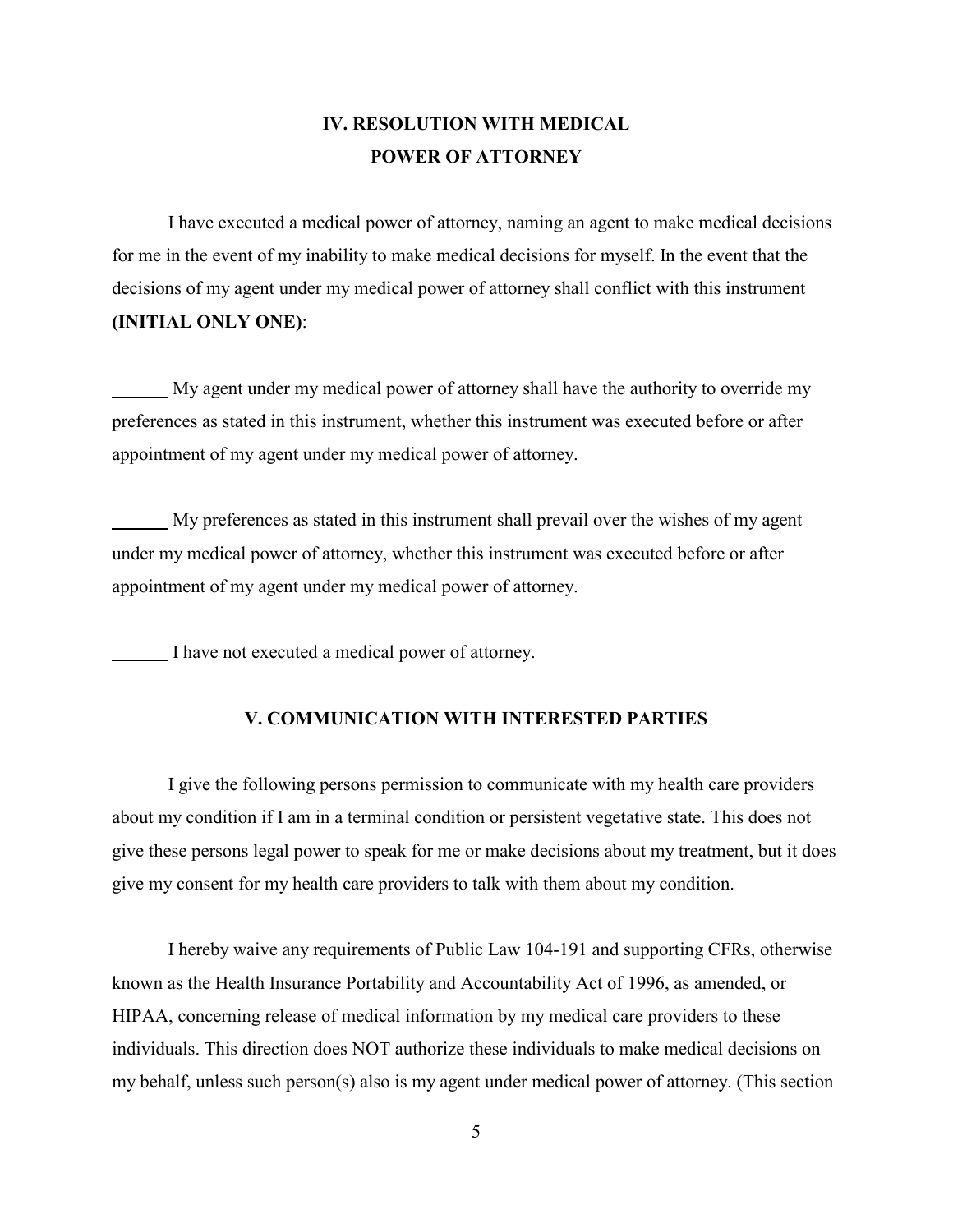shall be considered valid regardless of whether or not the categories of "relationship" and "telephone number" are completed.):

| Name | Relationship | Telephone number |
|------|--------------|------------------|
|      |              |                  |

## **VI. ORGAN/TISSUE DONATION**

In the event of my death, if my organs and/or tissues may be used **(INITIAL ONLY ONE)**:

I wish to be an organ and/or tissue donor, if medically feasible.

I do not wish to be an organ and/or tissue donor.

I execute this declaration, as my free and voluntary act, this \_\_\_\_\_\_ day of \_\_\_\_\_\_\_\_\_

 $\frac{1}{20}$ , 20

Declarant